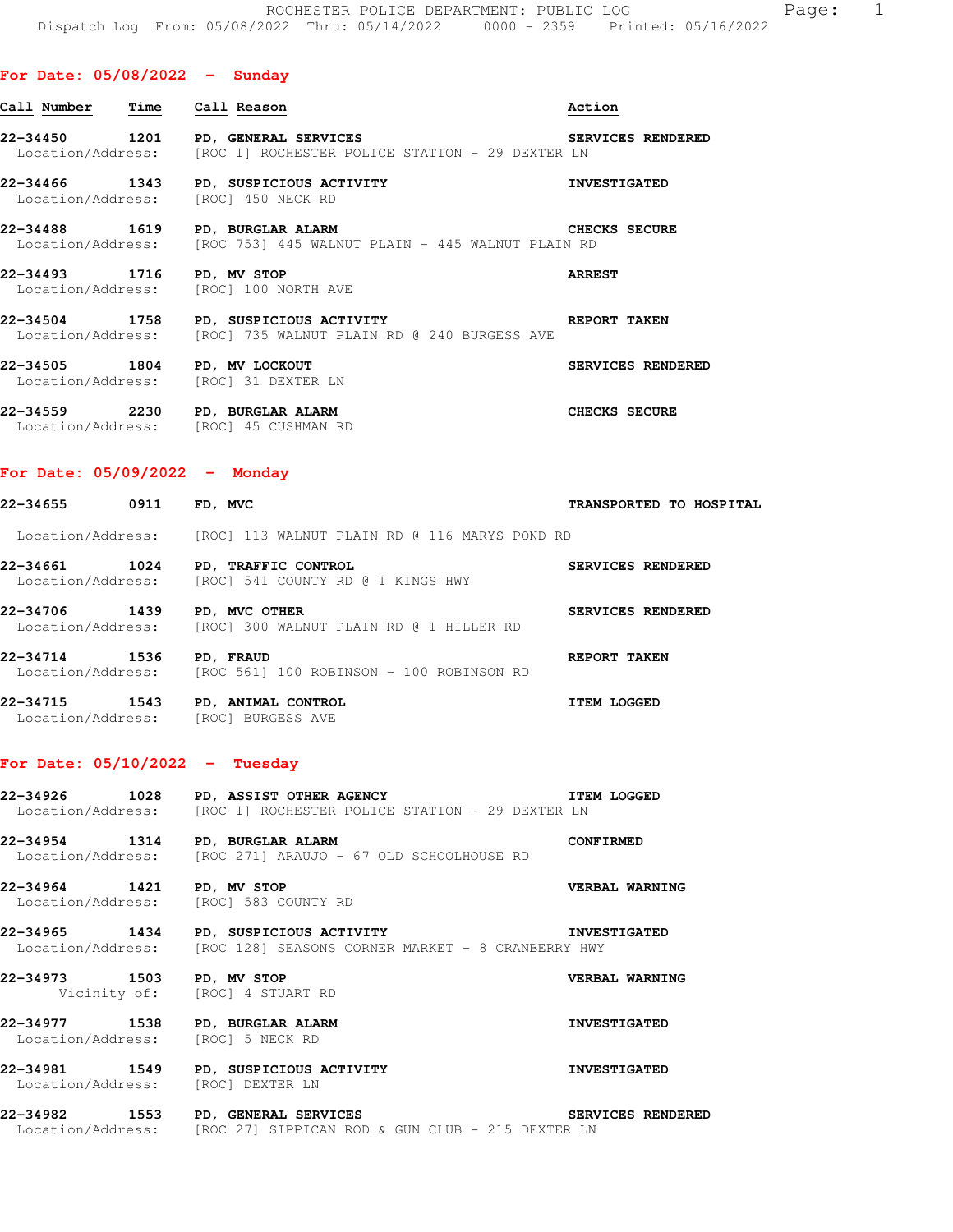**22-34986 1613 PD, ANIMAL CONTROL ITEM LOGGED**  Location/Address: [ROC 295] BLANCHARD - 12 JASONS LN

**22-35008 1825 PD, MV STOP VERBAL WARNING**  Location/Address: [ROC] 22 GERRISH RD @ 25 BISHOP RD

**22-35012 1848 PD, MV ERRATIC INVESTIGATED**  Location/Address: [ROC] 139 MARION RD @ 1 WALNUT PLAIN RD

**22-35017 1919 FD, FIRE ALARM SERVICES RENDERED**  Location/Address: [ROC] 205 ALLEY RD

**22-35031 2020 PD, MV STOP VERBAL WARNING**  Location/Address: [ROC 108] PLUMB CORNER PLAZA - 565 ROUNSEVILLE RD

22-35033 2030 FD, OUTSIDE FIRE **INVESTIGATED** Location/Address: [ROC 903] 26 STUART RD

**22-35035 2036 PD, MV STOP CITATION ISSUED**  Location/Address: [ROC] 116 MARYS POND RD @ 113 WALNUT PLAIN RD

**22-35047 2129 PD, BURGLAR ALARM INVESTIGATED**<br>Location/Address: [ROC 115] COVANTA SEMASS - 141 CRANBERRY HWY [ROC 115] COVANTA SEMASS - 141 CRANBERRY HWY

**22-35060 2212 PD, MVC OTHER REPORT TAKEN**  Location/Address: [ROC] 800 WALNUT PLAIN RD @ 1 RYDER RD

### **For Date: 05/11/2022 - Wednesday**

**22-35130 0209 PD, MV STOP WRITTEN WARNING**  Location/Address: [ROC] 566 ROUNSEVILLE RD @ 630 NEW BEDFORD RD

**22-35194 0925 FD, OUTSIDE FIRE ITEM LOGGED**  Location/Address: [ROC 231] CERVELLI FARMS - 338 VAUGHAN HILL RD

**22-35200 0958 PD, MV STOP CONSUMERBAL WARNING**<br>Vicinity of: [ROC] 400 NECK RD [ROC] 400 NECK RD

**22-35201 1006 PD, MV STOP 1008 PD, MV STOP 191 NORTH AVE CONSUMERBAL WARNING** Location/Address:

**22-35214 1053 PD, MV STOP WRITTEN WARNING**  Location/Address: [ROC 2] ROCHESTER TOWN HALL - 1 CONSTITUTION WAY

**22-35244 1338 PD, MV STOP 1358 PD, MV STOP VERBAL WARNING** Location/Address: [ROC] 219 MARYS POND RD @ 230 CLAPP RD [ROC] 219 MARYS POND RD @ 230 CLAPP RD

**22-35247 1402 PD, MV STOP VERBAL WARNING**  Location/Address: [ROC] 400 NECK RD

**22-35248 1408 PD, MV STOP WRITTEN WARNING**  Vicinity of: [ROC 42] OLD COLONY REGIONAL VOCATIONAL HIGH SCHOOL - 476 NORTH AVE

**22-35252 1434 PD, RADAR TRAFFIC PATROL SERVICES RENDERED**  Location/Address: [ROC] NORTH AVE

**22-35253 1439 PD, MV STOP WRITTEN WARNING**  Location/Address: [ROC 79] ANNIE MAXIM HOUSE - 700 NORTH AVE

**22-35299 1811 PD, MV STOP VERBAL WARNING**  Location/Address: [ROC 93] ROCHESTER TOWN HALL ANNEX - 37 MARION RD

**22-35309 1840 PD, MV STOP VERBAL WARNING**  Location/Address: [ROC] 420 MARYS POND RD @ 1 PERRYS LN

**22-35360 2149 PD, MV STOP VERBAL WARNING**  Location/Address: [ROC 42] OLD COLONY REGIONAL VOCATIONAL HIGH SCHOOL - 476 NORTH AVE

**22-35365 2205 PD, MV STOP CITATION ISSUED**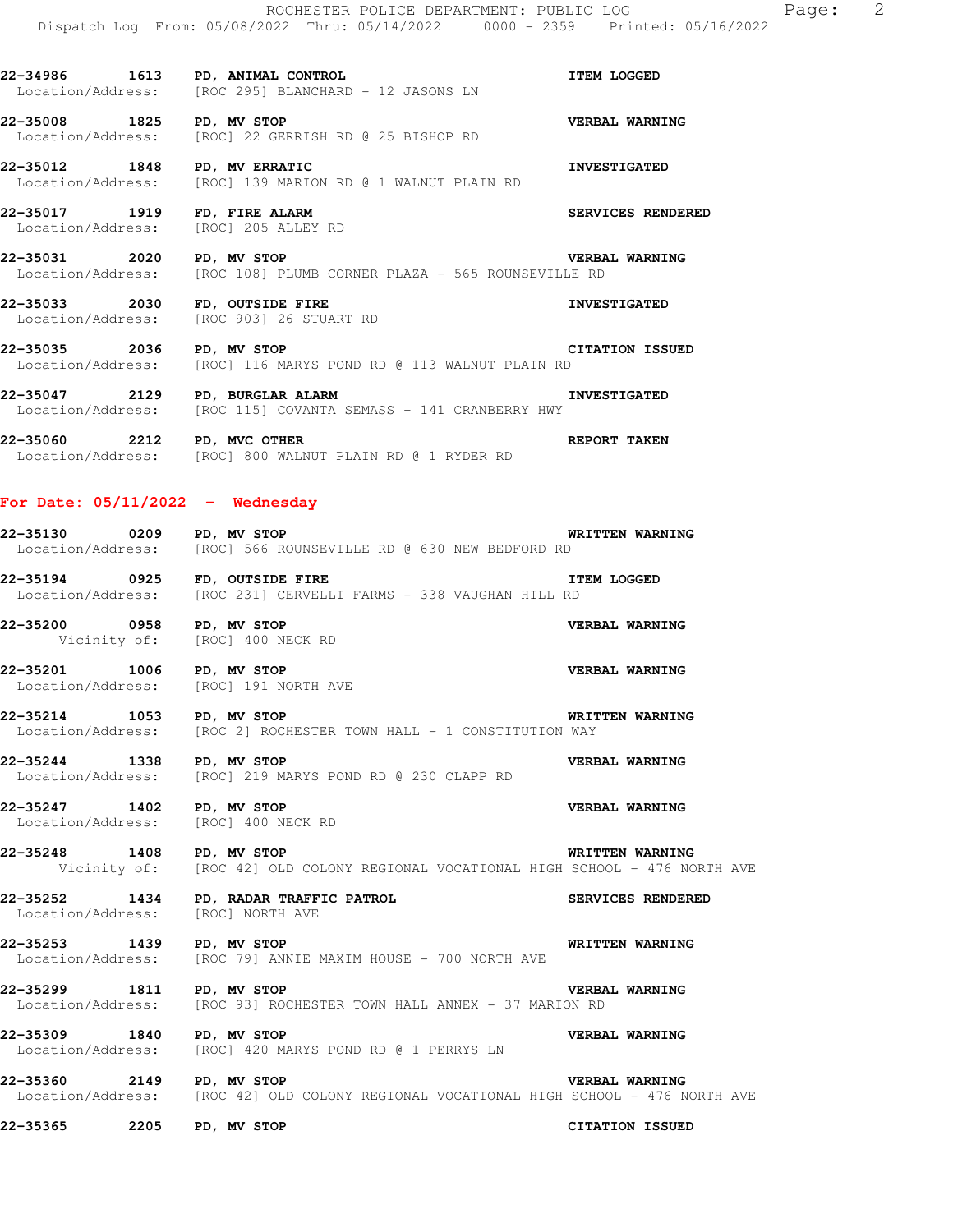|                                   | ROCHESTER POLICE DEPARTMENT: PUBLIC LOG<br>Dispatch Log From: 05/08/2022 Thru: 05/14/2022 0000 - 2359 Printed: 05/16/2022 | Page: 3                 |  |
|-----------------------------------|---------------------------------------------------------------------------------------------------------------------------|-------------------------|--|
|                                   | Location/Address: [FRE] ALLEN ST                                                                                          |                         |  |
|                                   | 22-35375 2248 PD, ASSIST OTHER AGENCY TEM LOGGED<br>Location/Address: [ROC 128] SEASONS CORNER MARKET - 8 CRANBERRY HWY   |                         |  |
| 22-35377 2303 PD, MV STOP         | Location/Address: [ROC] 700 COUNTY RD                                                                                     | VERBAL WARNING          |  |
|                                   | 22-35385 2320 PD, DISTURBANCE<br>Location/Address: [ROC 128] SEASONS CORNER MARKET - 8 CRANBERRY HWY                      | <b>REPORT TAKEN</b>     |  |
| For Date: $05/12/2022 -$ Thursday |                                                                                                                           |                         |  |
|                                   | 22-35484 0642 PD, MV UNATTENDED<br>Location/Address: [ROC 335] ROSE - 628 WALNUT PLAIN RD                                 | <b>INVESTIGATED</b>     |  |
|                                   | 22-35557 1331 PD, BURGLAR ALARM<br>Location/Address: [ROC] 380 MENDELL RD                                                 | <b>INVESTIGATED</b>     |  |
|                                   | 22-35563 1354 PD, BURGLAR ALARM<br>Location/Address: [ROC] 150 FEATHERBED LN                                              | <b>CONFIRMED</b>        |  |
| 22-35568 1405 FD, MEDICAL         |                                                                                                                           | TRANSPORTED TO HOSPITAL |  |
|                                   | Location/Address: [ROC 397] DUVAL - 188 BRALEY HILL RD                                                                    |                         |  |
| 22-35570 1415 FD, MEDICAL         |                                                                                                                           | TRANSPORTED TO HOSPITAL |  |
| Location/Address:                 | [ROC 42] OLD COLONY REGIONAL VOCATIONAL HIGH SCHOOL - 476 NORTH AVE                                                       |                         |  |
| 22-35575 1432                     | PD, SUSPICIOUS ACTIVITY<br>Vicinity of: [ROC] LAKEVILLE RESERVOIR - BRALEY HILL RD                                        | REPORT TAKEN            |  |
|                                   | 22-35582 1507 PD, MV STOP WERBAL WA VERBAL WA VICINITY Of: [ROC 5001] ANNIE MAXIM HOUSE - 700 NORTH AVE Apt. #12          | <b>VERBAL WARNING</b>   |  |
|                                   | 22-35585 1536 PD, ASSIST OTHER AGENCY                                                                                     | SERVICES NOT REQUIRED   |  |
|                                   | Location/Address: [MID] 79 SPRUCE ST @ OLD SPRUCE ST                                                                      |                         |  |
|                                   | 22-35599 1710 FD, MEDICAL ALARM                                                                                           | TRANSPORTED TO HOSPITAL |  |
|                                   | Location/Address: [ROC 157] SUSAN - 81 SNIPATUIT RD                                                                       |                         |  |
| 22-35616 1851 PD, MV STOP         | Location/Address: [ROC] 219 MARYS POND RD @ 230 CLAPP RD                                                                  | VERBAL WARNING          |  |
|                                   | 22-35628 1945 PD, ANIMAL CONTROL<br>Vicinity of: [ROC] 45 WILLIAMS WAY                                                    | <b>ITEM LOGGED</b>      |  |
| 22-35669 2236 PD, MV STOP         | Location/Address: [ROC] 169 MARYS POND RD @ 1 DEERFIELD TER                                                               | <b>CITATION ISSUED</b>  |  |
| For Date: $05/13/2022 -$ Friday   |                                                                                                                           |                         |  |
|                                   | FALSE ALARM<br>22-35778 0641 PD, BURGLAR ALARM<br>Location/Address: [ROC 753] 445 WALNUT PLAIN - 445 WALNUT PLAIN RD      |                         |  |
|                                   | 22-35840 1323 PD, ROAD HAZARD<br>Location/Address: [ROC] 62 NEW BEDFORD RD @ 1 CUSHMAN RD                                 | SERVICES RENDERED       |  |
|                                   | 22-35863 1427 PD, MV DISABLED<br>Location/Address: [ROC 124] DECAS CRANBERRY - 475 MARYS POND RD                          | <b>UNFOUNDED</b>        |  |
|                                   | 22-35879 1515 PD, GENERAL SERVICES<br>Location/Address: [ROC] 888 WALNUT PLAIN RD                                         | SERVICES RENDERED       |  |
| 22-35885 1538 PD, HARASSMENT      | Location/Address: [ROC 1] ROCHESTER POLICE STATION - 29 DEXTER LN                                                         | REPORT TAKEN            |  |
|                                   |                                                                                                                           |                         |  |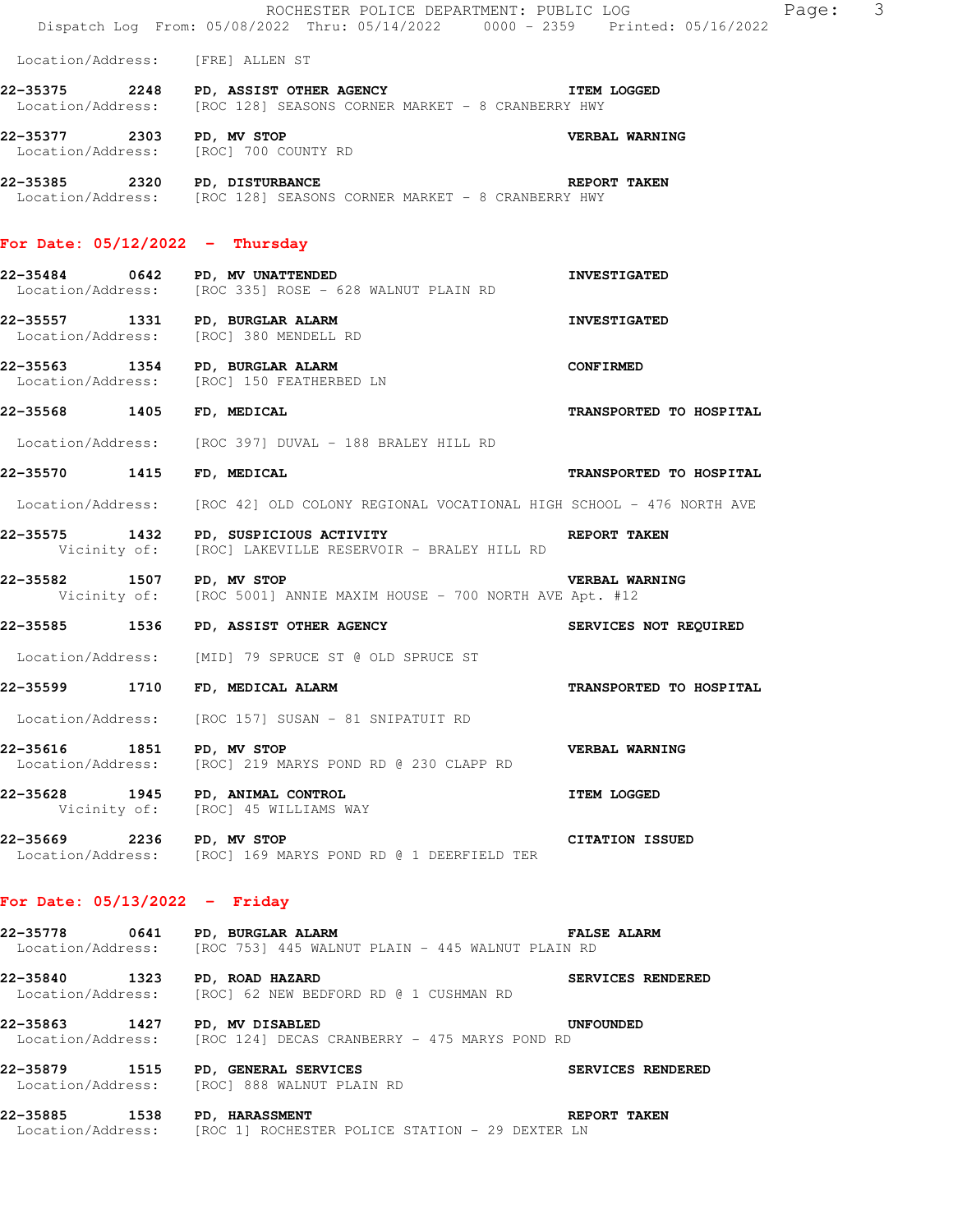**22-35887 1546 FD, OUTSIDE INVESTIGATION INVESTIGATED**  Location/Address: [ROC] 362 WALNUT PLAIN RD **22-35900 1700 PD, MV STOP CITATION ISSUED**  Location/Address: [ROC] 420 MARYS POND RD @ 1 PERRYS LN **22-35911 1728 PD, MV STOP** 152 MENDELL RD **VERBAL WARNING** Location/Address: [ROC] 1 CLAPP RD @ 152 MENDELL RD [ROC] 1 CLAPP RD @ 152 MENDELL RD **22-35931 1902 PD, MV STOP CITATION ISSUED**  Location/Address: [ROC] 341 COUNTY RD **22-35933 1920 PD, MV STOP REPORT TAKEN** Location/Address: [ROC] 165 MARYS POND RD [ROC] 165 MARYS POND RD **22-35945 2005 PD, MV STOP VERBAL WARNING**  Location/Address: [ROC 372] CLARK - 240 MARYS POND RD **22-35946 2010 PD, MV STOP VERBAL WARNING**  Location/Address: [ROC 372] CLARK - 240 MARYS POND RD **22-35947 2014 PD, MV STOP CITATION ISSUED**<br>
Location/Address: [ROC] AT THE TRACKS - COUNTY RD [ROC] AT THE TRACKS - COUNTY RD **22-35948 2016 PD, MV STOP BERBAL WARNING**<br>Location/Address: [ROC 106] GIFFORD PARK BALLFIELDS - 25 MARYS POND RD [ROC 106] GIFFORD PARK BALLFIELDS - 25 MARYS POND RD **22-35952 2044 PD, MV STOP ITEM LOGGED**  Location/Address: [ROC] PERRYS LN **22-35954 2050 PD, MV STOP VERBAL WARNING**  Location/Address: [ROC 117] TOWN OF MARION PUMP HOUSE - 81 MARYS POND RD **22-35959 2103 PD, DIRECTED PATROL CHECKS SECURE**  Location/Address: [ROC] 119 MARION RD **22-35963 2122 PD, MV STOP CIR @ 243 MARION RD VERBAL WARNING** Location/Address: [ROC] 1 HATHAWAY POND CIR @ 243 MARION RD [ROC] 1 HATHAWAY POND CIR @ 243 MARION RD **22-35968 2146 EMD:B-MVC W/ INJURIES ARREST**  Location/Address: [ROC 561] 100 ROBINSON - 100 ROBINSON RD **22-35979 2223 PD, SUSPICIOUS ACTIVITY UNFOUNDED**  Location/Address: [ROC] DR BRALEY RD

## **For Date: 05/14/2022 - Saturday**

**22-36111 0925 PD, 911 CALL INVESTIGATED**  Location/Address: [ROC 393] UGURNEY - 52 HATHAWAY POND CIR **22-36116 0940 PD, 911 CALL CONFIRMED**<br>
Location/Address: [ROC] 51 HATHAWAY POND CIR [ROC] 51 HATHAWAY POND CIR **22-36159 1336 PD, LOST/RECOVERED PROPERTY ITEM LOGGED**  Location/Address: [ROC] MARYS POND RD **22-36180 1635 PD, 911 CALL CONFIRMED**  Location/Address: [ROC] 34 HATHAWAY POND CIR **22-36186 1702 PD, 911 CALL INVESTIGATED**  Location/Address: [ROC 397] DUVAL - 188 BRALEY HILL RD **22-36190 1742 FD, MVC SERVICES RENDERED**  Vicinity of: [ROC 945] 297 HIGH ST **22-36200 1846 PD, 911 CALL ITEM LOGGED**  Location/Address: [ROC 397] DUVAL - 188 BRALEY HILL RD **22-36202 1849 PD, 911 CALL ITEM LOGGED**